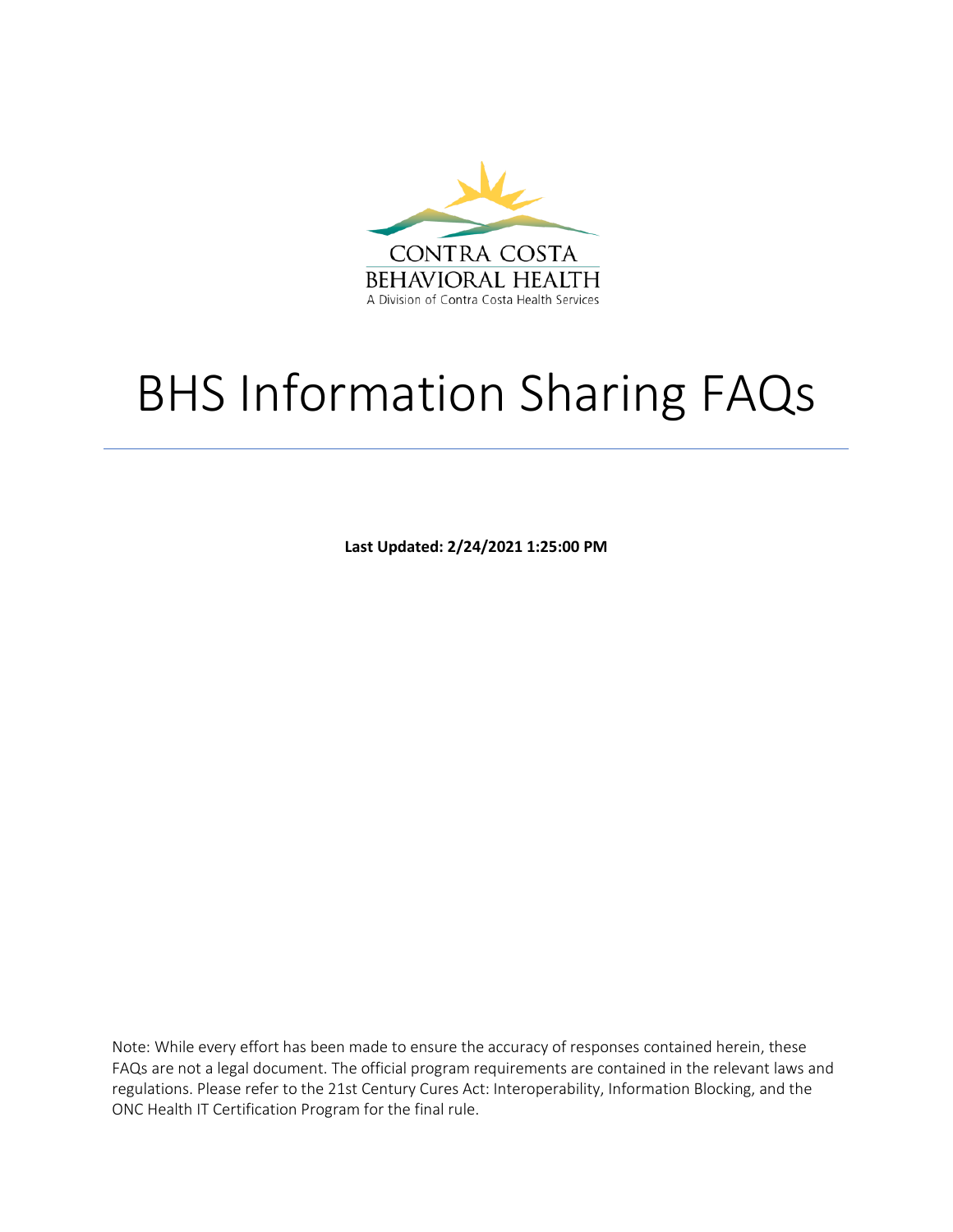

| Contents |                                                                                                 |
|----------|-------------------------------------------------------------------------------------------------|
|          |                                                                                                 |
| 1.       |                                                                                                 |
|          |                                                                                                 |
| 2.       | Will notes written prior to April 5, 2021 be shared with clients through MyChart? 3             |
|          |                                                                                                 |
| 3.       |                                                                                                 |
| 4.       |                                                                                                 |
| 5.       | Who can be granted proxy access, and what features are available to proxies? 4                  |
| 6.       | Do parents, caregivers, and/or guardians have access to charts of minors?  4                    |
| 7.       |                                                                                                 |
| 8.       |                                                                                                 |
| 9.       |                                                                                                 |
| 10.      | Will a biological parent have MyChart access to a 10 year old's chart who has been removed      |
| 11.      | Do parents who have court-ordered "No Contact" or parents of children who are placed in         |
| 12.      | Will AOD issues (as documented in assessments and progress notes) be visible in MyChart?5       |
|          |                                                                                                 |
| 13.      | Will all notes be shared (i.e. conversation among providers, chart review, etc.) or only direct |
| 14.      | Will clinicians have the ability to block certain notes from being shared? If so, how and       |
| 15.      |                                                                                                 |
| 16.      |                                                                                                 |
|          |                                                                                                 |
| 17.      | Will there be training for providers on the new approach to documentation and legal             |
| 18.      | How will we document Provider-to-Provider conversations? These typically have info we           |
| 19.      | How should we document sensitive issues ie: CFS placement, family secrets, mandated             |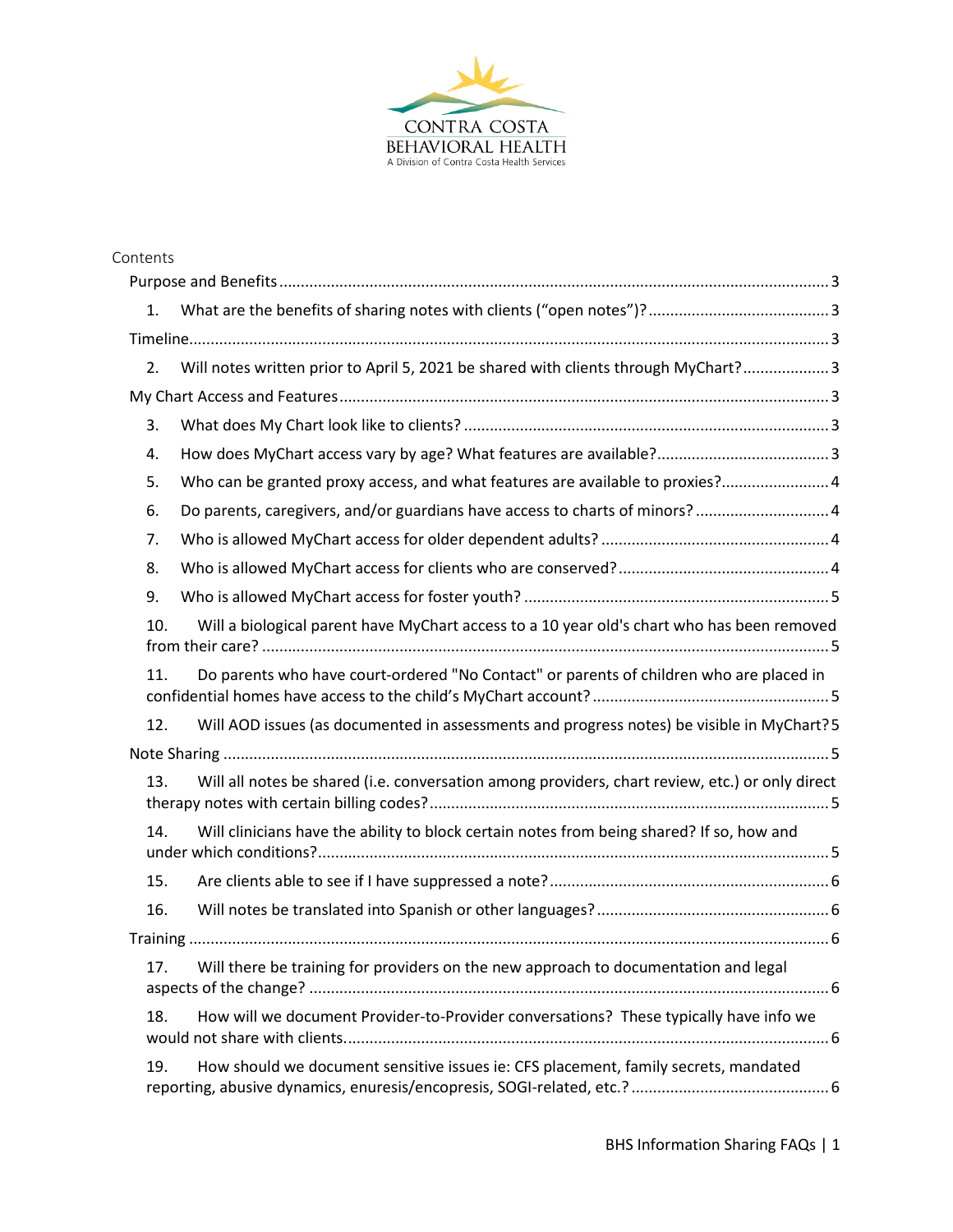

| 20. | How should we document AOD issues (in assessments)? Shouldn't they be "vaulted"?  6                                                                                                              |  |
|-----|--------------------------------------------------------------------------------------------------------------------------------------------------------------------------------------------------|--|
| 21. | Is there a legal disclaimer we need to provide to clients at the start of treatment, informing<br>them of access to MyChart, or even our use of an EHR and how their information is available to |  |
| 22. | The 21st Century Cures Act Final Rule says psychotherapy notes are excluded from being                                                                                                           |  |
|     |                                                                                                                                                                                                  |  |
| 23. |                                                                                                                                                                                                  |  |
| 24. |                                                                                                                                                                                                  |  |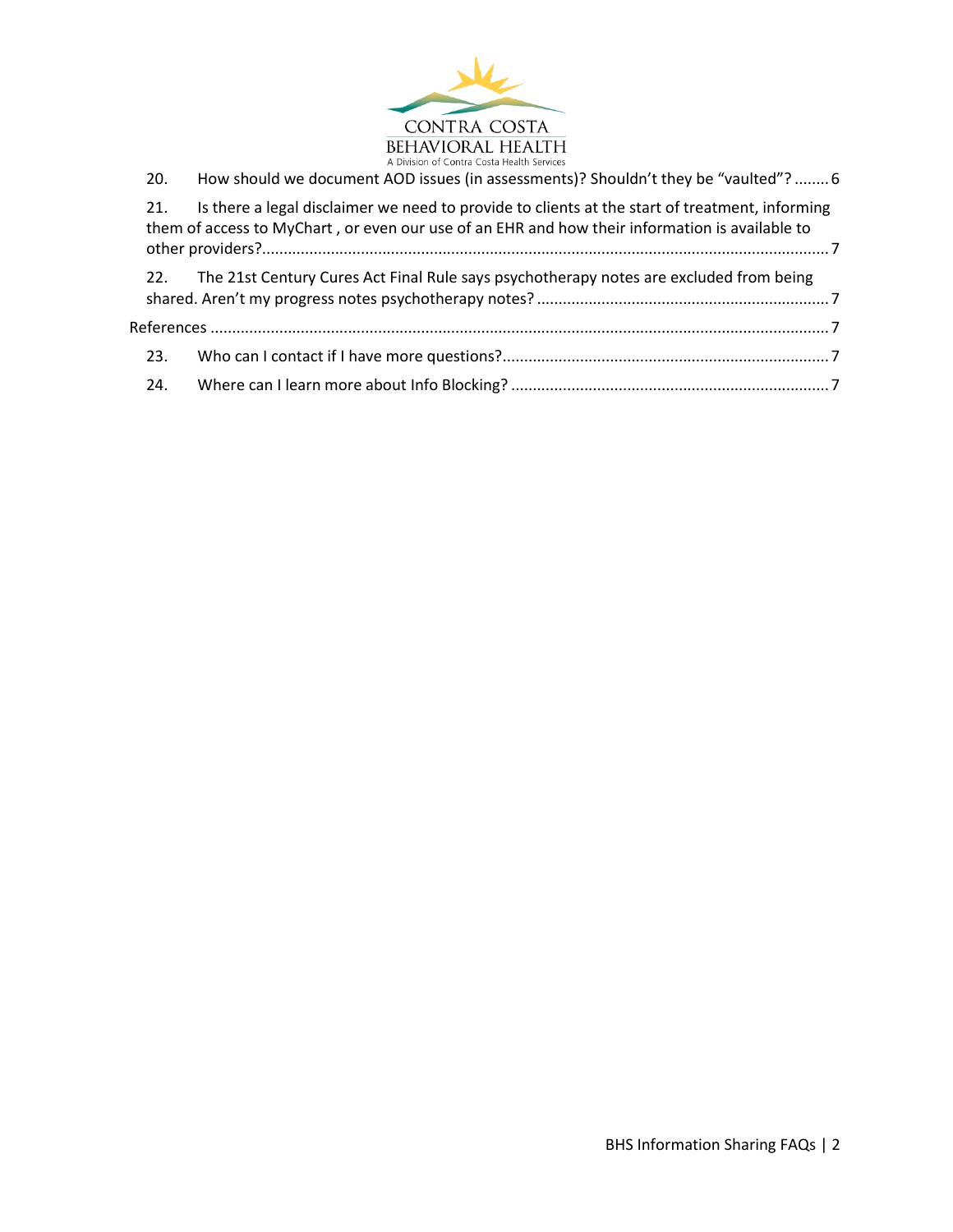

# <span id="page-3-1"></span><span id="page-3-0"></span>Purpose and Benefits

# 1. What are the benefits of sharing notes with clients ("open notes")?

There are several benefits for sharing notes with clients. Some of those benefits include:

- Demonstrating respect and reducing stigma.
- Empowering patients
- Organizing care and tracking progress.
- Providing a tool for behavior change.
- Enhancing trust and the therapeutic relationship.
- Making care safer.
- Enhance client's active participation in treatment

# <span id="page-3-3"></span><span id="page-3-2"></span>**Timeline**

# 2. Will notes written prior to April 5, 2021 be shared with clients through MyChart?

The Partnership Plan has been shared with clients through MyChart since 11/2/2020. Beginning 4/5/2021, all BHS notes will be shared through MyChart, but historical notes prior to 4/5/2021 will not be shared unless they are requested.

# <span id="page-3-5"></span><span id="page-3-4"></span>My Chart Access and Features

### 3. What does My Chart look like to clients?

See *Client View in MyChart* document

### <span id="page-3-6"></span>4. How does MyChart access vary by age? What features are available?

### **My Chart Access by Age:**

- Under 12 years: The child has no access. Parents have full access to view their child's record, message their provider, make well child appointments, request refills, view and print immunizations, view copies of AVS, see medication and problem lists, etc.
- 12-17 years: The teen may activate their own MyChart account which provides them all features as any other MyChart access. Parents interested in a proxy to the teen's MyChart, will get a very limited access where they can ONLY make well child appointments and message the teen's PCP. Parent proxy of a teen does not share notes, results, medications, immunizations, AVS, etc.
- 18 years and older: Standard adult MyChart access for the patient with all features. Adult to adult proxy goes through a process in HIM where we require an authorization directly from the patient to grant proxy access to their MyChart account.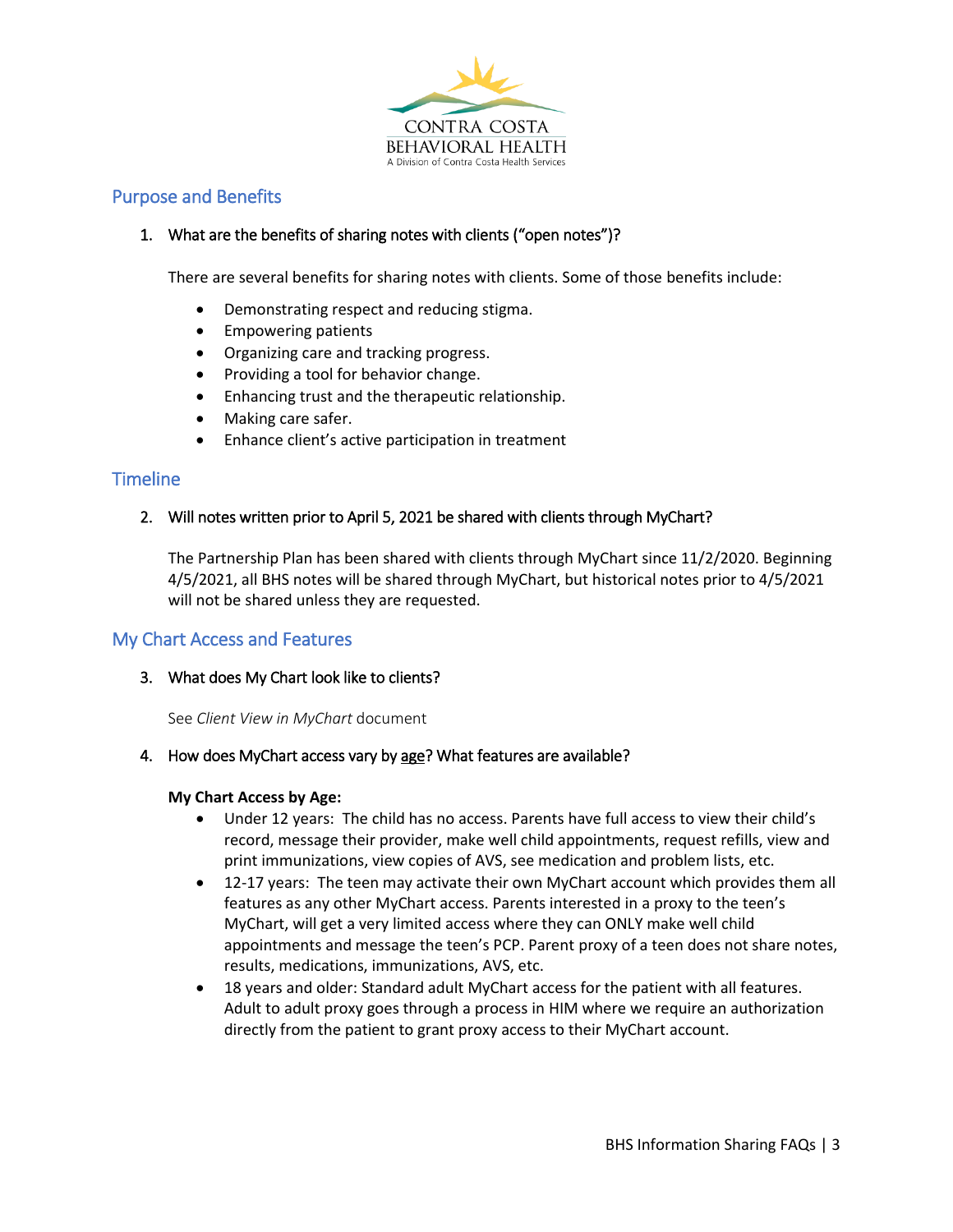

#### **Features:**

Allergies, Assessment and plan of treatment, Care team, Clinical Notes, Goals, Health Concerns and Problems, Immunizations, Labs, Medications, Demographics, Upcoming and past procedures, Upcoming and past visits, Vitals, Ability to download documents such as visit summaries, medications, etc. but not scans or documents uploaded to Media

# <span id="page-4-0"></span>5. Who can be granted proxy access, and what features are available to proxies?

- Biological parents of a child under age 12 can access and view all features.
- Biological parents of a teen will only have access to two (2) features messaging PCP and Well Child appointment scheduling.
- Adult-to-Adult Proxy can only be granted access through a signed authorization from the patient.

Proxies have the same access as the patient and can view the same information and access all the features. The exception is teens between age 12 and 18. Any proxy to this group will see nothing in the record and will only have the ability to message the PCP and make Well Child appointments. Everything else is hidden.

# <span id="page-4-1"></span>6. Do parents, caregivers, and/or guardians have access to charts of minors?

Currently only biological parents can be granted proxy to their child's record. Foster parents, temporary guardians, care home directors are not granted proxy access to their charges. These conditions are often fluid and change rapidly and we may not be notified of a change in foster home and the result would be proxy access for individuals who no longer have connection to the child.

Parents can request proxy access to the minor's chart directly through MyChart. The chart goes to the HIM team who reviews and verifies identity before setting up access.

If an adult has proxy access to a child, it's automatically limited at age 12 and completely expires at age 18.

# <span id="page-4-2"></span>7. Who is allowed MyChart access for older dependent adults?

The patient should be the one to designate a proxy and we try to obtain an authorization from the patient. Even dependent adults may still have the capacity to make their own health care decisions and ability to sign an authorization designating someone to help with their appointments, refills and messaging to the provider. In rarer circumstances, at a minimum, HIM requires a proxy to present a Durable Power of Attorney for Health Care. It must be one titled "for Health Care" and not a general POA that typically assigns control of financial assets.

### <span id="page-4-3"></span>8. Who is allowed MyChart access for clients who are conserved?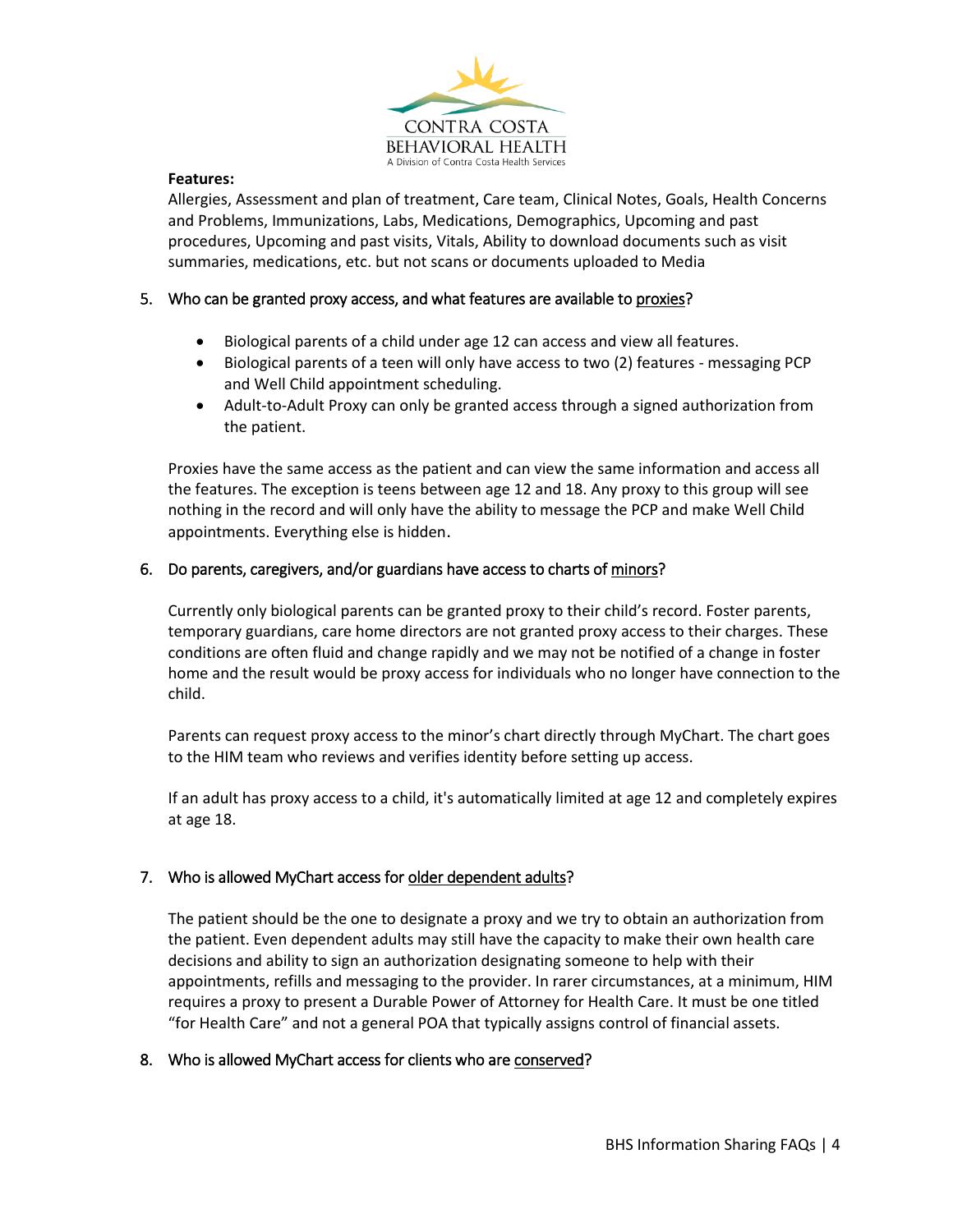

Currently, we do not grant conservators proxy access unless the patient signs an authorization requesting the assignment.

# <span id="page-5-0"></span>9. Who is allowed MyChart access for foster youth?

Biological parents and the patient may have their own account if they are over the age of 12.

## <span id="page-5-1"></span>10. Will a biological parent have MyChart access to a 10 year old's chart who has been removed from their care?

Biological parents always may have proxy to a child under age 12 regardless of the current living situation. The only time a biological parent may not have access is if their rights have been severed by the Court. The guardian, foster or adoptive parent will have this document and would need to present it to gain proxy.

# <span id="page-5-2"></span>11. Do parents who have court-ordered "No Contact" or parents of children who are placed in confidential homes have access to the child's MyChart account?

This likely falls under the situation in FAQ #10 where one or both biological parents have had their rights severed by Court so they would not be granted access.

### <span id="page-5-3"></span>12. Will AOD issues (as documented in assessments and progress notes) be visible in MyChart?

Any clinical documentation completed by an AOD provider (42 CFR Part 2 provider) will not be in ccLink or MyChart. If an AOD diagnosis or documentation regarding a client's substance use is documented by a primary care provider or BHS provider (or any other specialty provider) the information would be visible in MyChart.

# <span id="page-5-5"></span><span id="page-5-4"></span>Note Sharing

# 13. Will all notes be shared (i.e. conversation among providers, chart review, etc.) or only direct therapy notes with certain billing codes?

Yes, all BHS notes will be shared with clients through MyChart except those that are blocked (unshared) due to the ONC-approved exceptions.

# <span id="page-5-6"></span>14. Will clinicians have the ability to block certain notes from being shared? If so, how and under which conditions?

Yes, providers can 'unshare' individual ccLink notes so long as they meet one of the 8 ONCapproved Information Blocking exceptions, and the exception is documented explicitly. You may find more information about the Information Blocking exceptions here: [https://www.healthit.gov/cures/sites/default/files/cures/2020-](https://www.healthit.gov/cures/sites/default/files/cures/2020-03/InformationBlockingExceptions.pdf) [03/InformationBlockingExceptions.pdf](https://www.healthit.gov/cures/sites/default/files/cures/2020-03/InformationBlockingExceptions.pdf)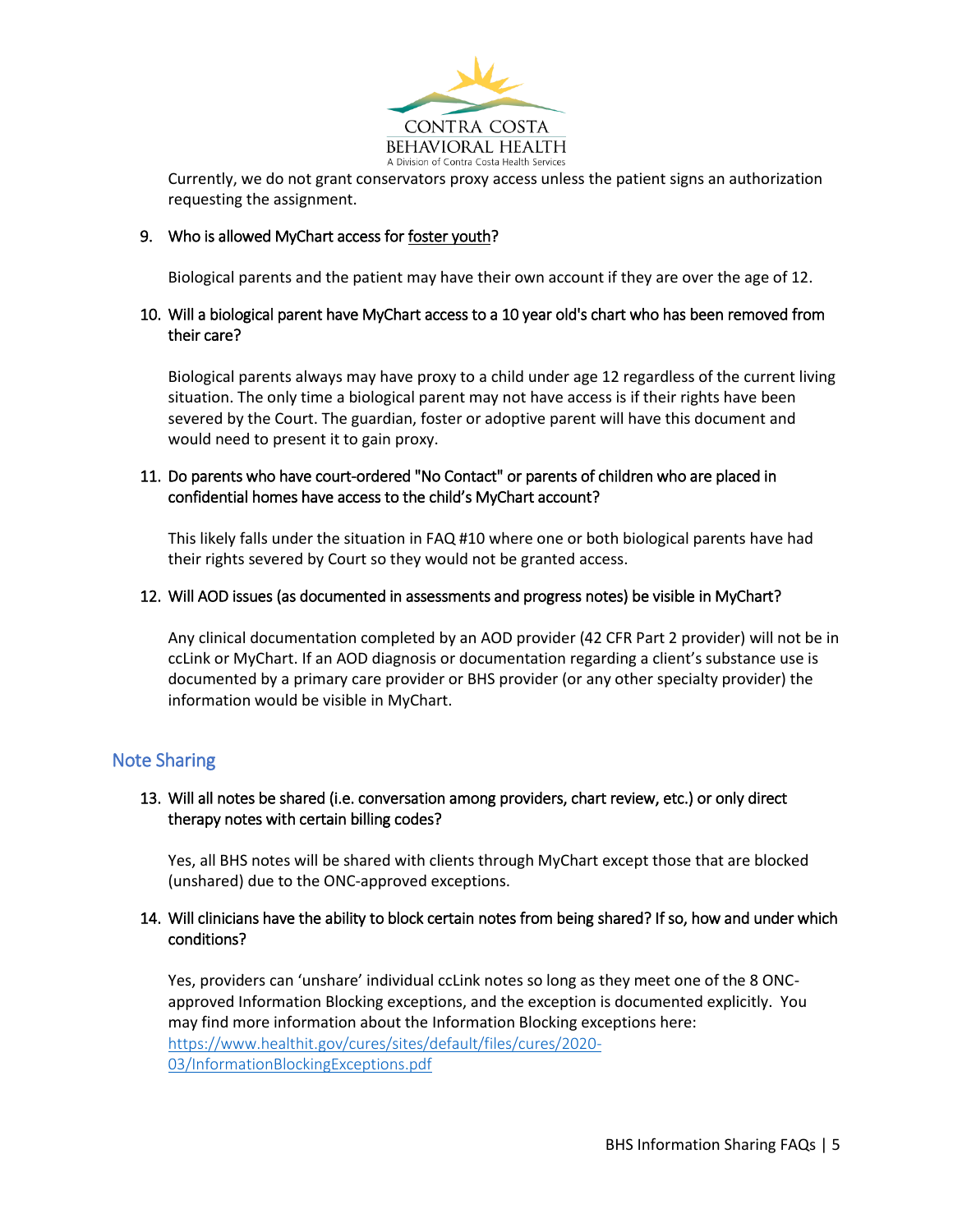

A ccLink tip sheet will be distributed with the steps to 'unshare' a note and document the exception.

# <span id="page-6-0"></span>15. Are clients able to see if I have suppressed a note?

No, clients will not be able to see you've suppressed a note; they will not see the note at all.

# <span id="page-6-1"></span>16. Will notes be translated into Spanish or other languages?

Clients have the option to read the MyChart screens to Spanish; however, documentation such as instructions or notes would need to be translated into Spanish (or another language) in ccLink first in order for them to appear in Spanish (or another language) in MyChart.

# <span id="page-6-3"></span><span id="page-6-2"></span>**Training**

# 17. Will there be training for providers on the new approach to documentation and legal aspects of the change?

Education will be included in ongoing clinical documentation training and new hire documentation training.

See also *BHS Info Sharing Guidelines and Examples*.

ccLink training materials will be distributed prior to the 4/5/2021 deadline.

# <span id="page-6-4"></span>18. How will we document Provider-to-Provider conversations? These typically have info we would not share with clients.

Provider-to-Provider conversations are typically documented under case management/plan development/linkage. Providers can describe the goal of the conversation, how the providers will collaborate with the client, and include the action steps in alignment with the client's treatment goals.

# <span id="page-6-5"></span>19. How should we document sensitive issues ie: CFS placement, family secrets, mandated reporting, abusive dynamics, enuresis/encopresis, SOGI-related, etc.?

Please document information that meets one of the ONC-approved exceptions in a separate note, 'unshare' the note, and state the rationale for the exception.

### <span id="page-6-6"></span>20. How should we document AOD issues (in assessments)? Shouldn't they be "vaulted"?

Mental health and other non-42 CFR Part 2 providers should continue to document AOD issues as usual. Anything that is included in the assessment that does not meet one of the ONCapproved exceptions should be shared.